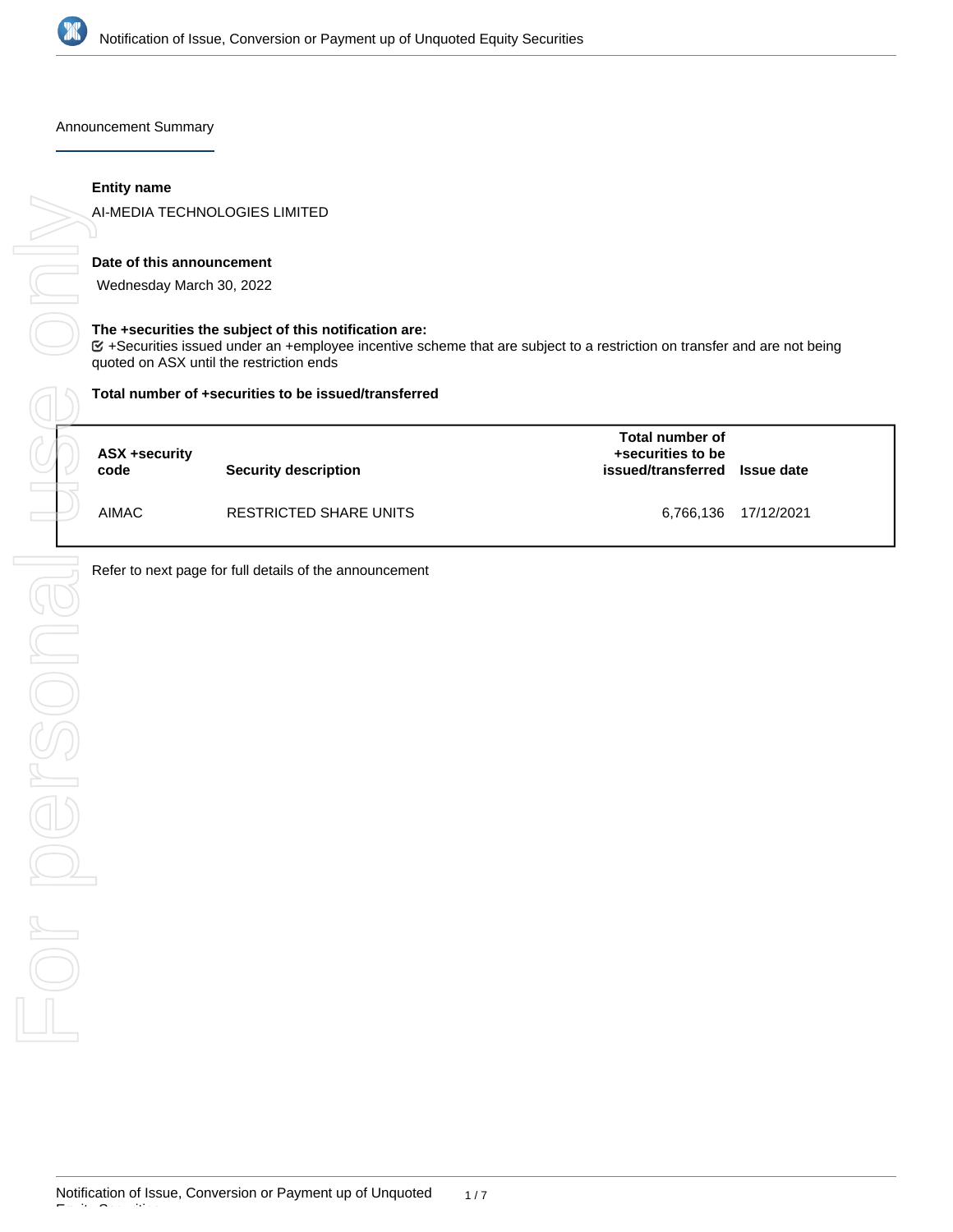

Part 1 - Entity and announcement details

# **1.1 Name of entity**

AI-MEDIA TECHNOLOGIES LIMITED

We (the entity named above) give notice of the issue, conversion or payment up of the following unquoted +securities.

**1.2 Registered number type**

ABN

**Registration number** 12122058708

**1.3 ASX issuer code**

AIM

**1.4 The announcement is** New announcement

**1.5 Date of this announcement**

30/3/2022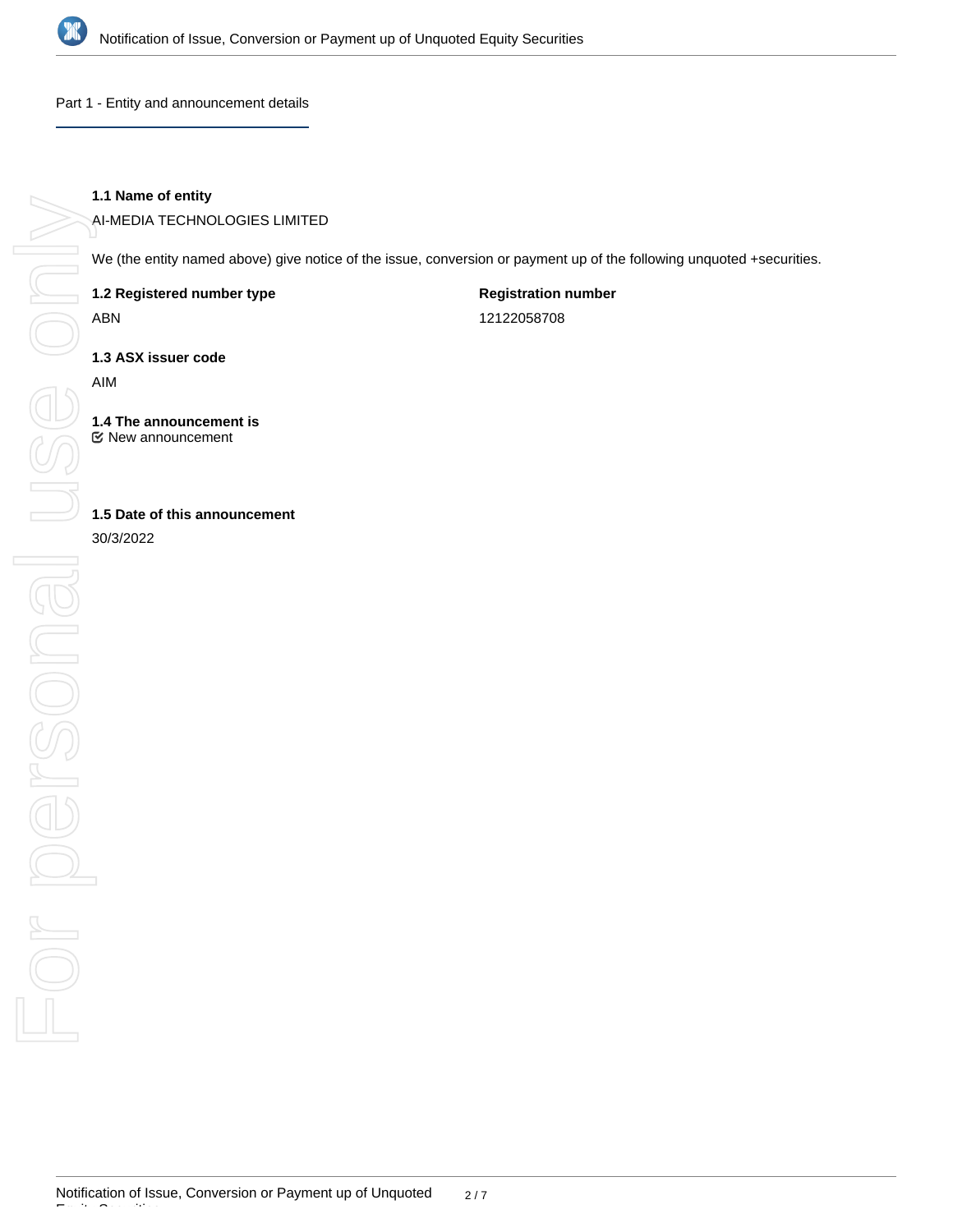

## Part 2 - Issue details

### **2.1 The +securities the subject of this notification are:**

+Securities issued under an +employee incentive scheme that are subject to a restriction on transfer and are not being

#### **2.2a This notification is given in relation to an issue of +securities in a class which is not quoted on ASX and which:**

has an existing ASX security code ("existing class")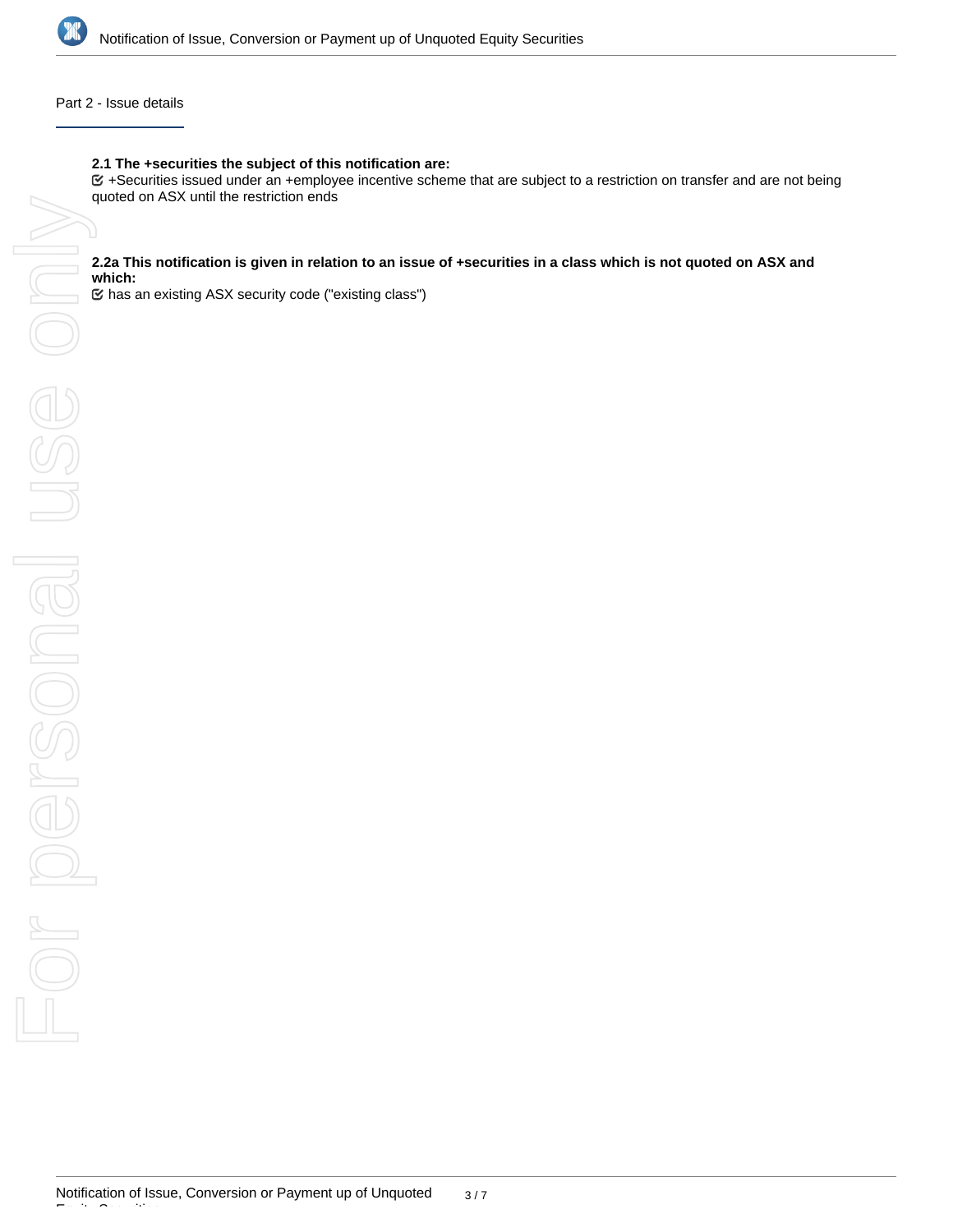

Part 3B - number and type of +securities the subject of this notification (existing class) where issue has not previously been notified to

ASX in an Appendix 3B

**Additional +securities in an existing class issued under an +employee incentive scheme ASX +security code and description** AIMAC : RESTRICTED SHARE UNITS **Date the +securities the subject of this notification were issued** 17/12/2021 **Will these +securities rank equally in all respects from their issue date with the existing issued +securities in that class Were any of the +securities issued to +key management personnel (KMP) or an +associate? Provide details of the KMP or +associates being issued +securities.** Yes Yes

| Name of KMP  | Name of registered holder | <b>Number of +securities</b> |  |
|--------------|---------------------------|------------------------------|--|
| Mr John Bird | Mr John Bird              | 520.742                      |  |

## **Please provide a URL link for a document lodged with ASX detailing the terms of the +employee incentive scheme or a summary of the terms**

Please see Announcement 14 September 2020: "Restricted Share Unit Plan" <https://www2.asx.com.au/markets/trade-our-cash-market/announcements.aim>

### **Any other information the entity wishes to provide about the +securities the subject of this notification**

The FY22 RSUs are granted as a long-term incentive to key members of the executive and senior leadership team and to ensure that long-term incentives are aligned with AIM's overall success, growth and shareholder value creation. The RSU calculations are based on a 30 day VWAP for the last 30 trading days of FY21, being AUD\$0.8646 and will Vest in three equal tranches subject to satisfaction of Service and Performance conditions.

Vesting Date 1: 33.3% of the Available RSUs will vest within a week of FY22 Audited Results date;

Vesting Date 2: 33.3% of the Available RSUs will vest within a week of FY23 Audited Results date;

Vesting Date 3: remaining available RSUs will vest within a week of FY24 Audited Results date.

Equity Securities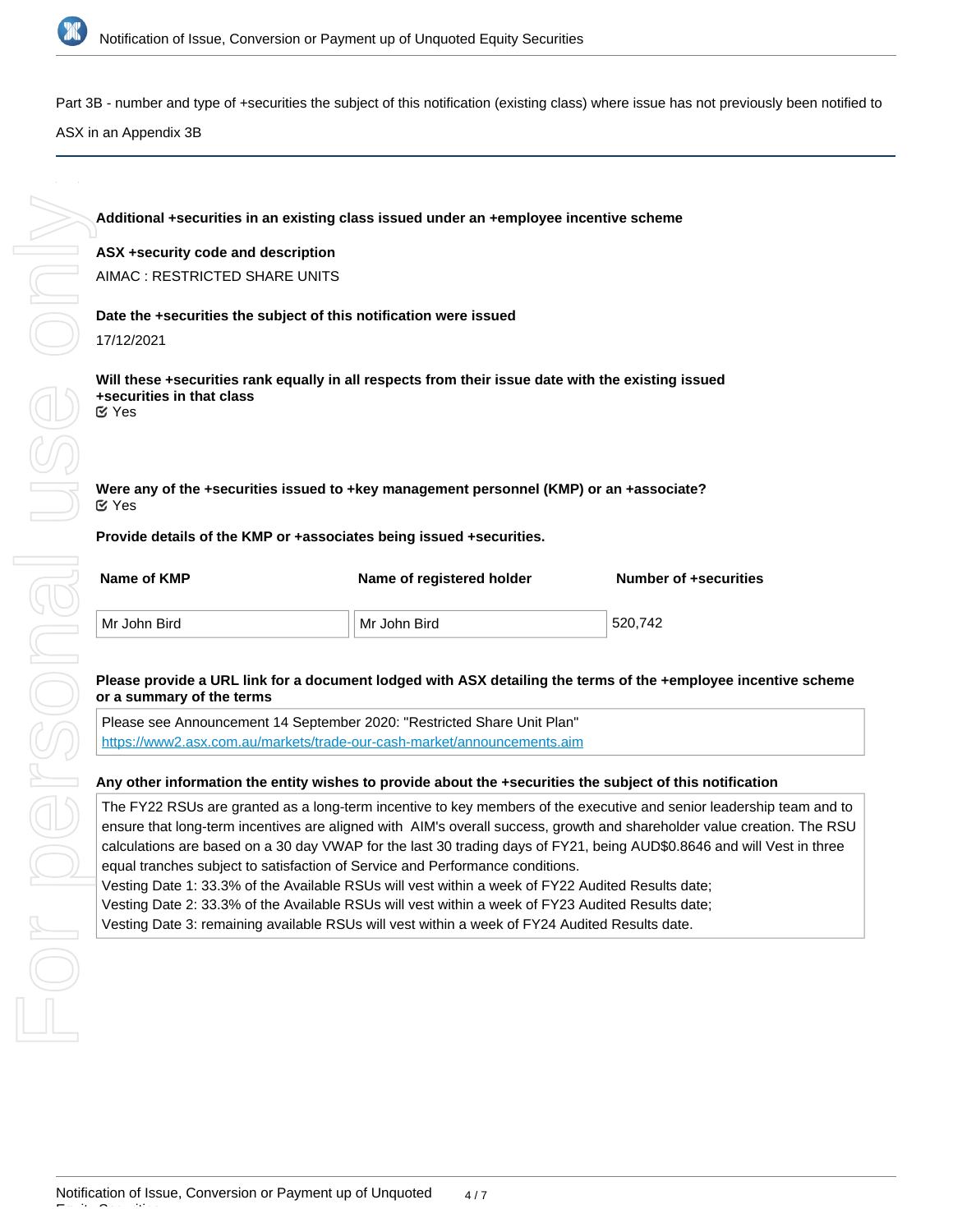

Issue details

## **Number of +securities**

6,766,136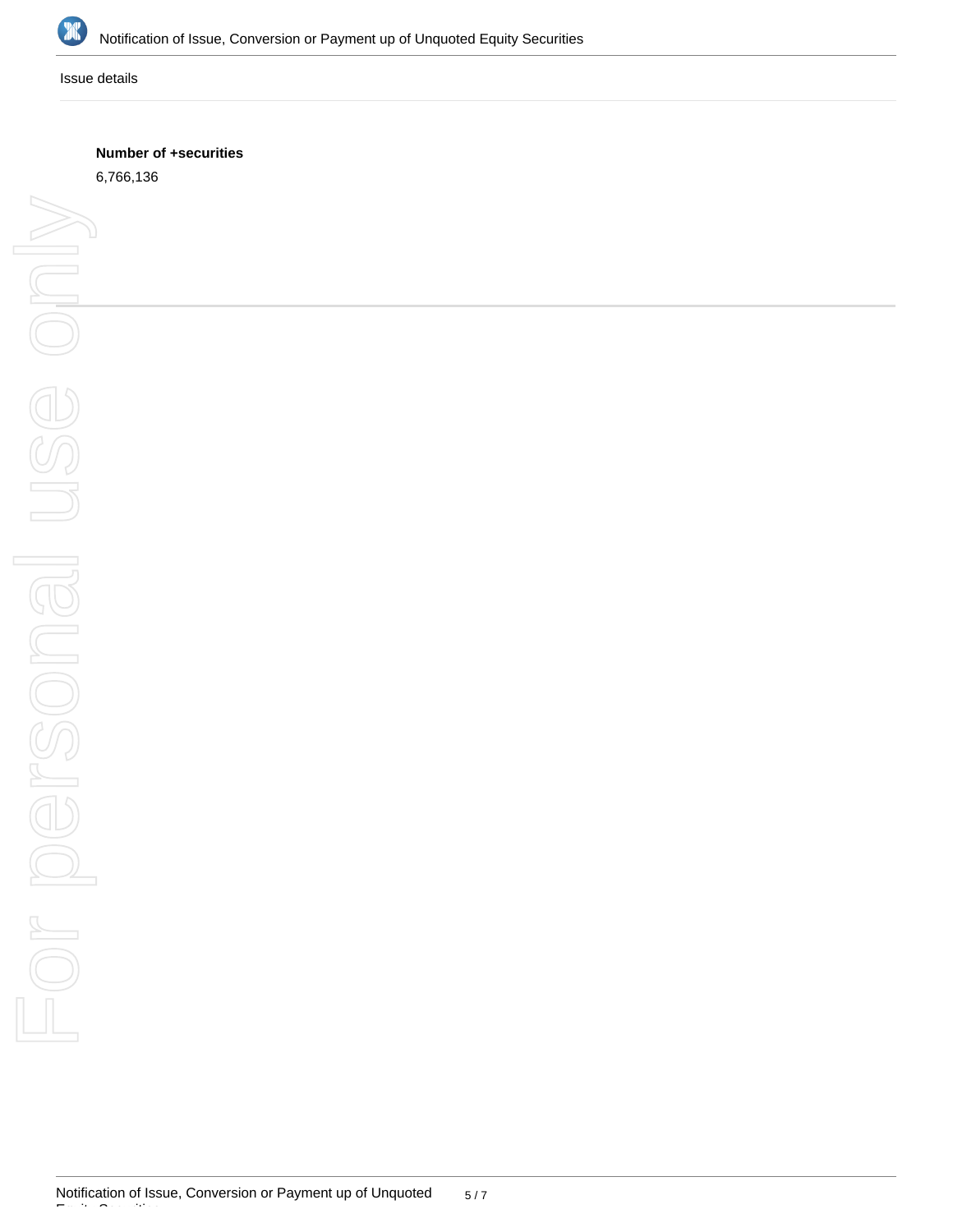

Part 4 - +Securities on issue

**Following the issue, conversion or payment up of the +securities the subject of this application, the +securities of the entity will comprise:**

**(A discrepancy in these figures compared to your own may be due to a matter of timing if there is more than one application for quotation/issuance currently with ASX for processing.)**

**4.1 Quoted +Securities (Total number of each +class of +securities quoted)**

**ASX +security code and description**

AIM : ORDINARY FULLY PAID 209,207,435

**4.2 Unquoted +Securities (Total number of each +class of +securities issued but not quoted on ASX)**

**ASX +security code and description**

Equity Securities

**Total number of +securities on issue**

**Total number of +securities on issue**